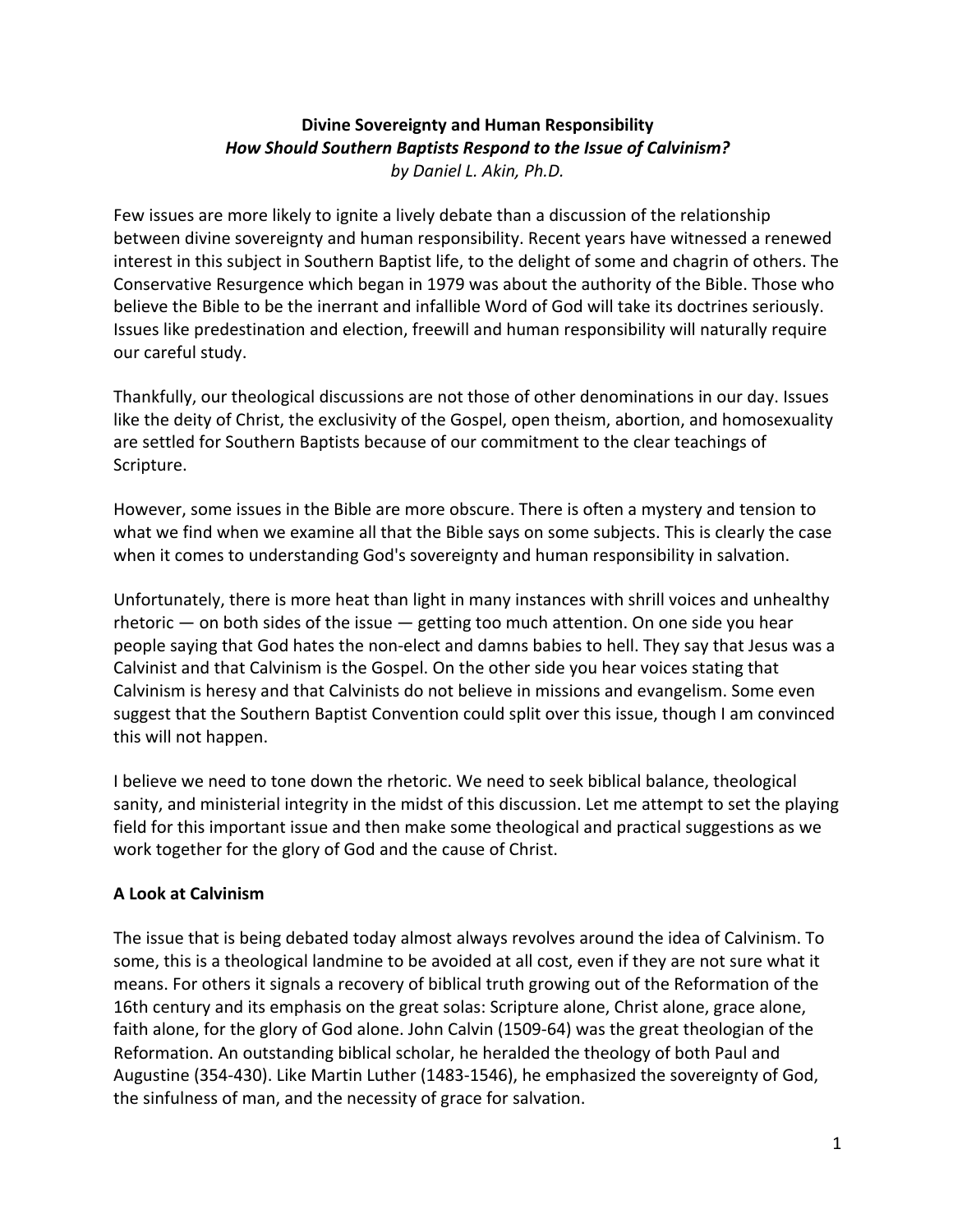Later in the 17th century, followers of Calvin would systematize his theology and go beyond what Calvin himself taught. This system would ultimately be codified through the now famous acrostic TULIP.

The history of Southern Baptists includes those on one side of the theological spectrum who have flatly rejected three or more of Calvin's five points and those at the other who have enthusiastically embraced all of them, with many Baptists falling somewhere in between. The reality is that the SBC has included "Five-Point Calvinists" and "Modified" Calvinists from the start. It should be stressed here that, from a denominational standpoint, in this discussion there is no "right or wrong." Southern Baptists have always been diverse in many regards, and the theological realm is no exception. Neither the Southern Baptist Convention, nor its seminaries, endorse or promote a particular theological system or stance on areas not addressed in the *Baptist Faith and Message*.

Frankly, I don't foresee that ever changing. So what follows is not an endorsement or promotion of Calvinism, but rather a review and condensed explanation of what some of our Southern Baptist brethren believe on the five points of the Calvinistic system. My hope and prayer is that a fuller understanding will help set the stage for what follows in the final section.

# *Total Depravity*

This view holds that man is born with a nature and bent toward sin. Every aspect of man's being is infected with the disease of sin so that he cannot save himself, neither can he move toward God without the initiating and enabling grace of God. Man is not as bad as he could possibly be, but he is radically depraved. Most Baptists would agree on this point, at least in some measure. It is hard to deny it in light of Romans 3:9-20 and Ephesians 2:1-3.

## *Unconditional Election*

According to this view, God, in grace and mercy, has chosen certain persons for salvation. Those who hold this view believe that His decision is not based on human merit or foreseen faith, but in the goodness and providence of God's own will and purposes. Many would add, however, that the electing purpose of God is somehow accomplished without destroying human freewill and responsibility. Accordingly, no one is saved apart from God's plan, and yet anyone who repents and trusts Christ will be saved. The French theologian Moise Amyraut (1596-1664) referred to this as God's secret or hidden decree. There is an admitted tension in this position, but a tension that need not be viewed as contradictory. Calvinists commonly cite John 6:37-47 at this point.

Of course, this view is hotly debated among some Southern Baptists, with alternative interpretations of scriptural passages being offered and both sides genuinely believe they are operating from a biblical basis. The reality is Southern Baptists will likely debate this point until the Lord returns, but there is certainly no need for division or ill will over it.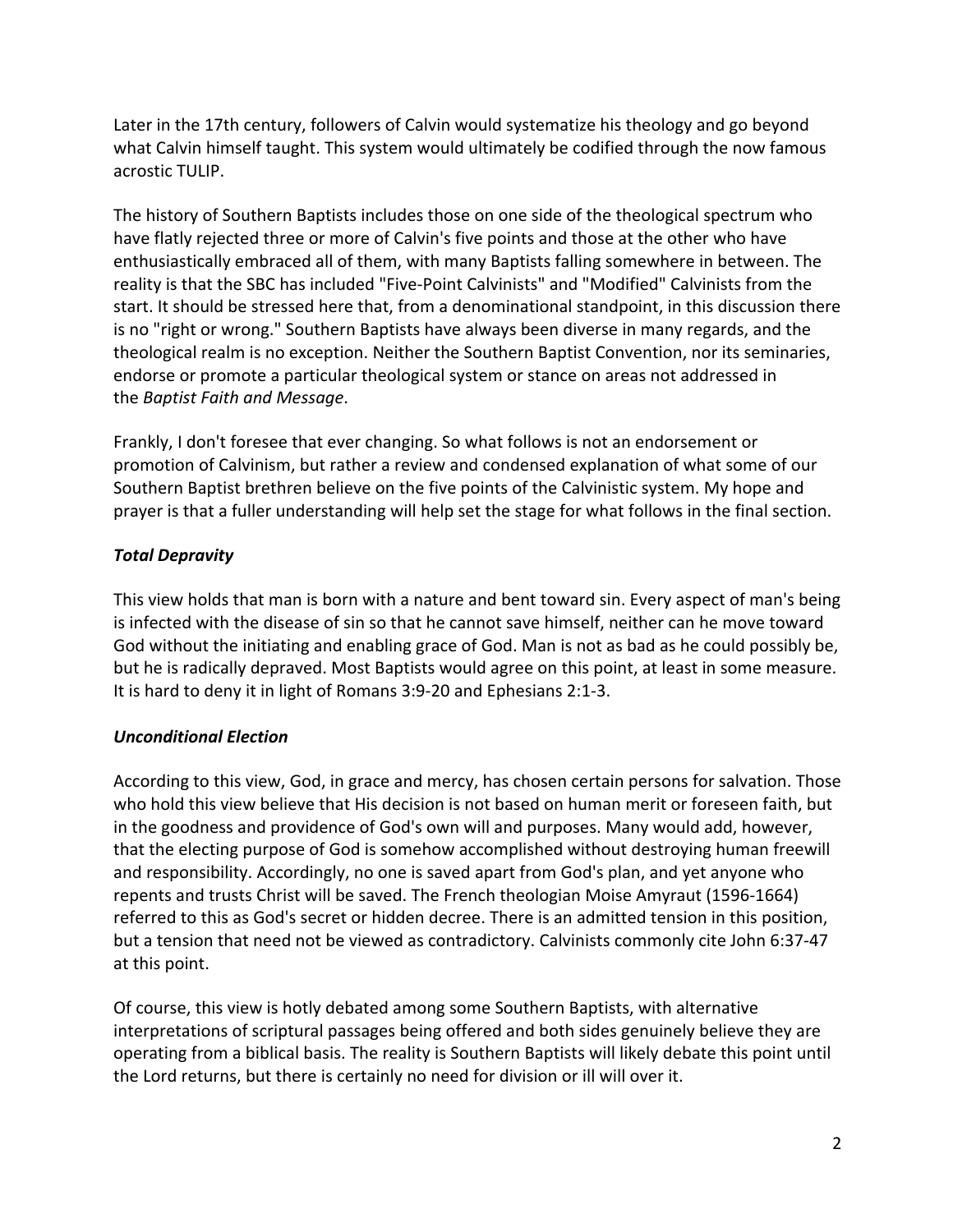#### *Limited Atonement*

Most Calvinists view this as an unfortunate phrase, preferring the term "particular redemption" instead. The original stance of Calvin's followers was that the intent of the atoning work of Christ was to provide and purchase salvation for the elect. Thus the work of Christ would be *limited* to the elect, and His atonement was made for a *particular* people (*e.g.* His sheep, the Church, His Bride).

This is a real point of contention for many, and, in fact, most Modified Calvinists cannot embrace this teaching in its classic form.

However, let me offer a crucial observation that hopefully will foster some unity on this point. All Bible-believers limit the atonement in some way. To not do so is to advocate Universalism, the view that eventually everyone will be saved. Most Baptists would say the Bible teaches that the atonement is limited in its application, but certainly not its provision. In other words, in His death on the cross Jesus Christ died for the sins of the world (John 3:16; 1 Timothy 2:4-6; 4:10; 2 Peter 2:1; 1 John 2:1-2; 4:9-10) making a universal provision. However, the application is limited to those who receive the free gift of salvation offered to them by their personal faith in Christ. One can see then that all evangelicals limit the atonement in some sense, but do so in different ways.

## *Irresistible Grace*

Most Calvinists would see this as another unfortunate choice of words that stirs up unnecessary debate. Instead, they would prefer the phrase "effectual calling." This doctrine asserts that those who are predestined to be saved are called to salvation (Romans 8:30) *effectually* or *effectively*. They are not forced to come but are set free to come and they do so willingly. Timothy George strikes the balance of this teaching with human responsibility when he writes, "God created human beings with free moral agency, and He does not violate this even in the supernatural work of regeneration. Christ does not rudely bludgeon His way into the human heart. He does not abrogate our creaturely freedom. No, he beckons and woos, He pleads and pursues, He waits and wins" (Amazing Grace, p. 74).

## *Perseverance of the Saints*

Those God saves, He protects and preserves in their salvation. Baptists have historically referred to this as the doctrine of "eternal security," or in popular terminology as "once saved, always saved." This is one point of Calvinism that almost all Baptists affirm. Sometimes misunderstood and falsely caricatured by those rejecting this doctrine, perseverance of the saints does not teach people can live any way they want and take advantage of God's grace. Rather, because of the greatness of the gift of our salvation, true believers will be grieved when they sin and will pursue a life that is pleasing to the God whom they love and Who keeps them safely in His hand (John 10:27-29).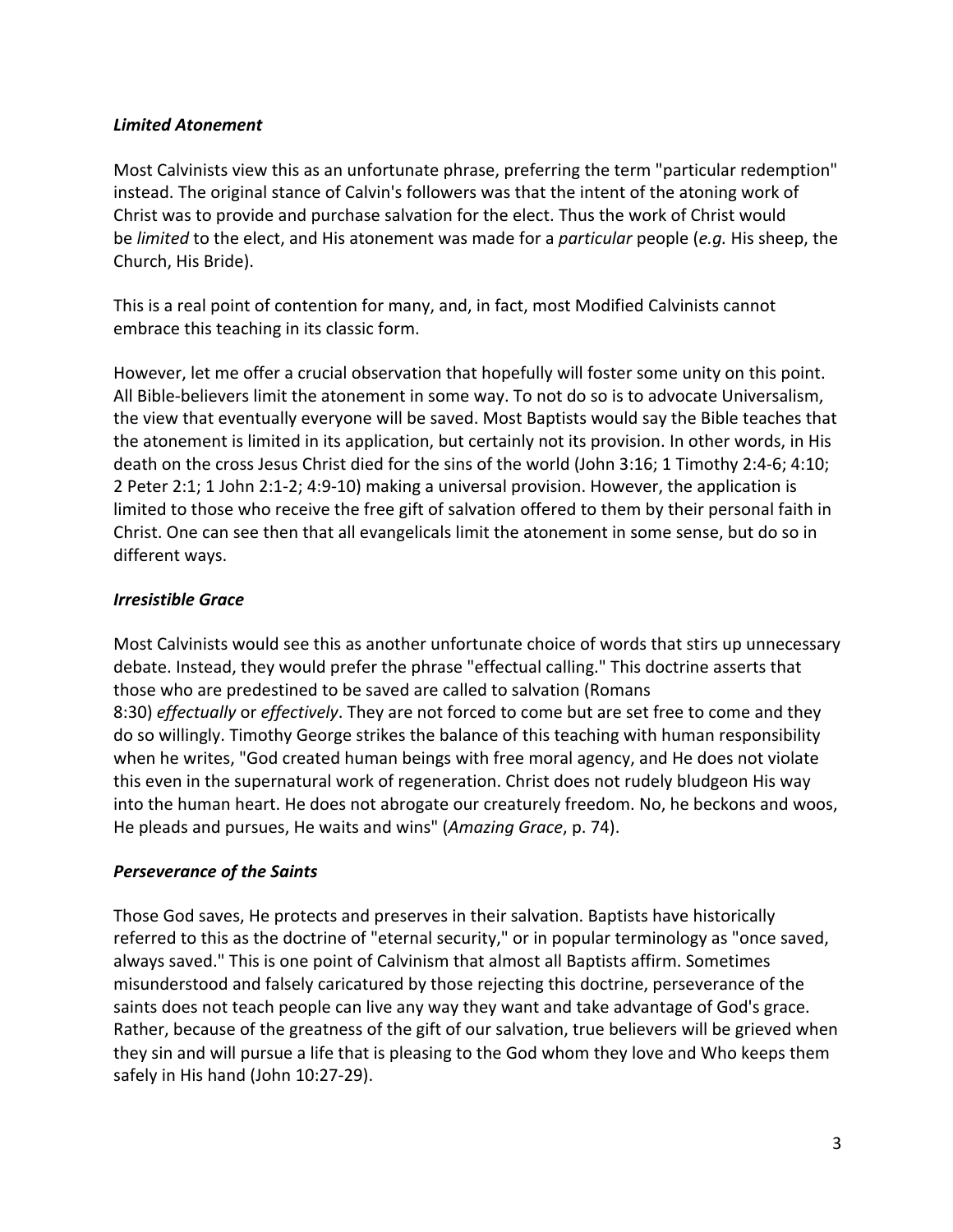This is a summary of "five-point Calvinism" or what its advocates call "the Doctrines of Grace." Though it is not as popular among Southern Baptists as it was in the past, there has been a rise in interest in its teachings. And one should honestly acknowledge many wonderful and significant Baptists in the past followed these doctrines. This includes men like William Carey, Andrew Fuller, Luther Rice, Adoniram Judson, Charles Spurgeon, John L. Dagg, Basil Manly Jr., and James Boyce. John Broadus and B. H. Carroll would also have considered themselves Calvinists, though both would have affirmed only four of the five points. They did not advocate particular redemption.

How then should Southern Baptists, with such a rich and diverse theological heritage, respond to this controversial issue at the dawn of the 21st century? As people of The Book who rejoice in a remarkable history, how might we move forward together in unity in the days ahead?

#### **Finding Biblical Balance: Theological and Practical Considerations**

Grasping the magnitude of this issue is a daunting task for finite, sinful humans. A good dose of humility is certainly in order. As we attempt to both understand the Bible's teaching and work alongside of those with whom we may not see eye to eye, what are some theological and practical principles that can guide us? I would offer six suggestions.

**1** In our doctrine of salvation, we should start with God and not man. The Bible affirms that *salvation is from the Lord* (Jonah 2:9) and *by grace you are saved through faith, and this is not from yourselves; it is God's gift — not from works, so that no one can boast* (Ephesians 2:8-9). We should be God-centered in all of our theology, especially the doctrine of salvation. The Bible teaches that salvation is God's work. He is the author and finisher of our faith (Hebrews 12:2). He takes the initiative. He is the true Seeker!

**2** We should affirm the truth both of God's sovereignty and human freewill. "The Abstract of Principles" was the founding confession for The Southern Baptist Theological Seminary. It was penned by Basil Manly Jr. in 1859. Manly was a Calvinist, and yet Article IV on Providence reveals a healthy, theological balance in our Baptist forefather. Manly wrote:

"God from eternity decrees or permits all things that come to pass, and perpetually upholds, directs and governs all creatures and all events; yet so as not in any wise to be author or approver of sin nor to destroy *the freewill and responsibility* of intelligent creatures" *(emphasis mine)*.

Many Baptists believe the Bible teaches that God predestines and elects persons to salvation, but that He does so in such a way as to do no violence to their freewill and responsibility to repent from sin and believe the Gospel. Is there a tension here? Yes. Is there divine mystery? Absolutely! Many believe this is what Paul felt when, at the end of his magnificent treatment of this subject in Romans 9-11, he concludes with a doxology of praise and says, *Oh the depth of* the riches both of the wisdom and the knowledge of God! How unsearchable His judgments and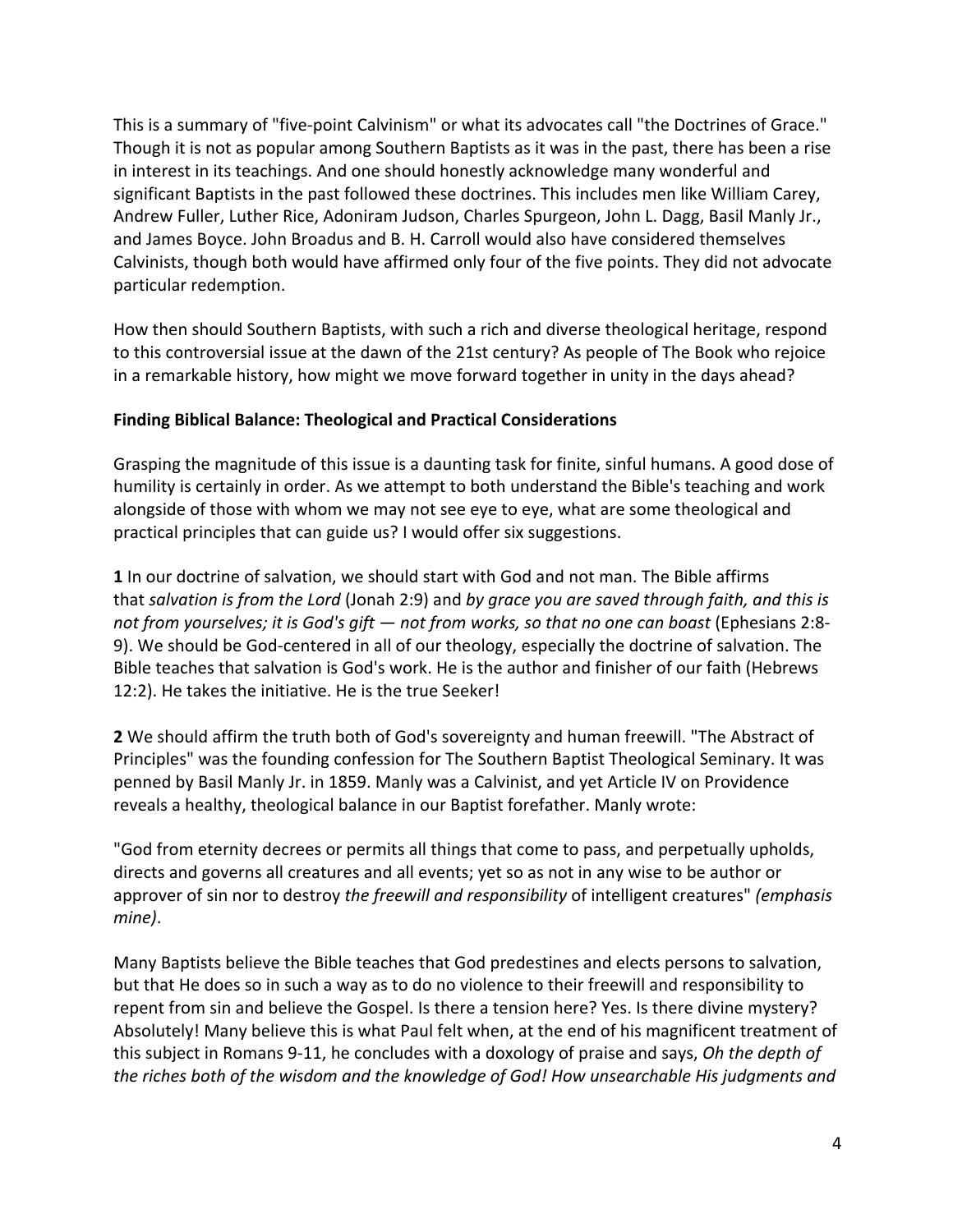*untraceable His ways* (Romans 11:33). If you find it a challenge to fathom the depths of this doctrine then you are in good company!

**3** Recognize that extreme positions on either side of the issue are biblically unbalanced, theologically unhealthy, and practically undesirable. Biblically, we affirm the truth of all of God's Word. Words like *called, chosen, election, foreknowledge,* and *predestination* are in Holy Scripture. We should embrace them, examine them, and seek to understand them, always remembering that intelligent and godly people will likely embrace differing interpretations. Words like *believe, evangelist, go, preach, receive,* and *repent* are also in the Bible. Biblical balance requires that we embrace and affirm these as well.

Theologically, we dare not be seduced into living in a theological ghetto that may espouse a nice, neat doctrinal system, but that does so at the expense of a wholesome and comprehensive theology.

Practically, we must not become manipulative and gimmicky in our presentation of the Gospel as if the conversion of the lost depends ultimately, or even primarily, on us. Neither should we be lulled into an antipathy toward personal evangelism and global missions. Attempting to construct a doctrine of double predestination wherein God elects some to damnation, hates the lost, and consigns non-elect infants to the fires of hell would be viewed by most in the SBC as irresponsible and lacking in biblical support. Any theology that does not result in a "hot heart" for the souls of lost persons is a theology not worth having. I fear that some extreme forms of Calvinism have so warped the mind and frozen the heart of its advocates that if they saw a person screaming at the top of their lungs "what must I do to be saved?", they would hesitate or even neglect the Gospel for fear of somehow interfering with the work of the Holy Spirit.

If the initials J.C. bring first to your mind the name John Calvin rather than Jesus Christ and you fancy yourself more of an evangelist for Calvinism than Christ, then this latter word of concern is particularly for you. Never forget that the greatest theologian who ever lived was also the greatest missionary/evangelist whoever lived. His name is Paul.

**4** Act with personal integrity in your ministry when it comes to this issue. Put your theological cards on the table in plain view for all to see, and do not go into a church under a cloak of deception or dishonesty. If you do, you will more than likely split a church, wound the Body of Christ, damage the ministry God has given you, and leave a bad taste in the mouth of everyone. Let me give an example. I am pre-tribulational/premillennial in my eschatology. It would be inappropriate for me to interview with a church and continue the discussion if I discovered that it was committed to an amillennial position.

Now, let me address our topic. If a person is strongly committed to five-point Calvinism, then he should be honest and transparent about that when talking to a church search committee. He should not hide behind statements like "I am a historic Baptist." That statement basically says very little if anything and it is less than forthcoming. Be honest and completely so. If it is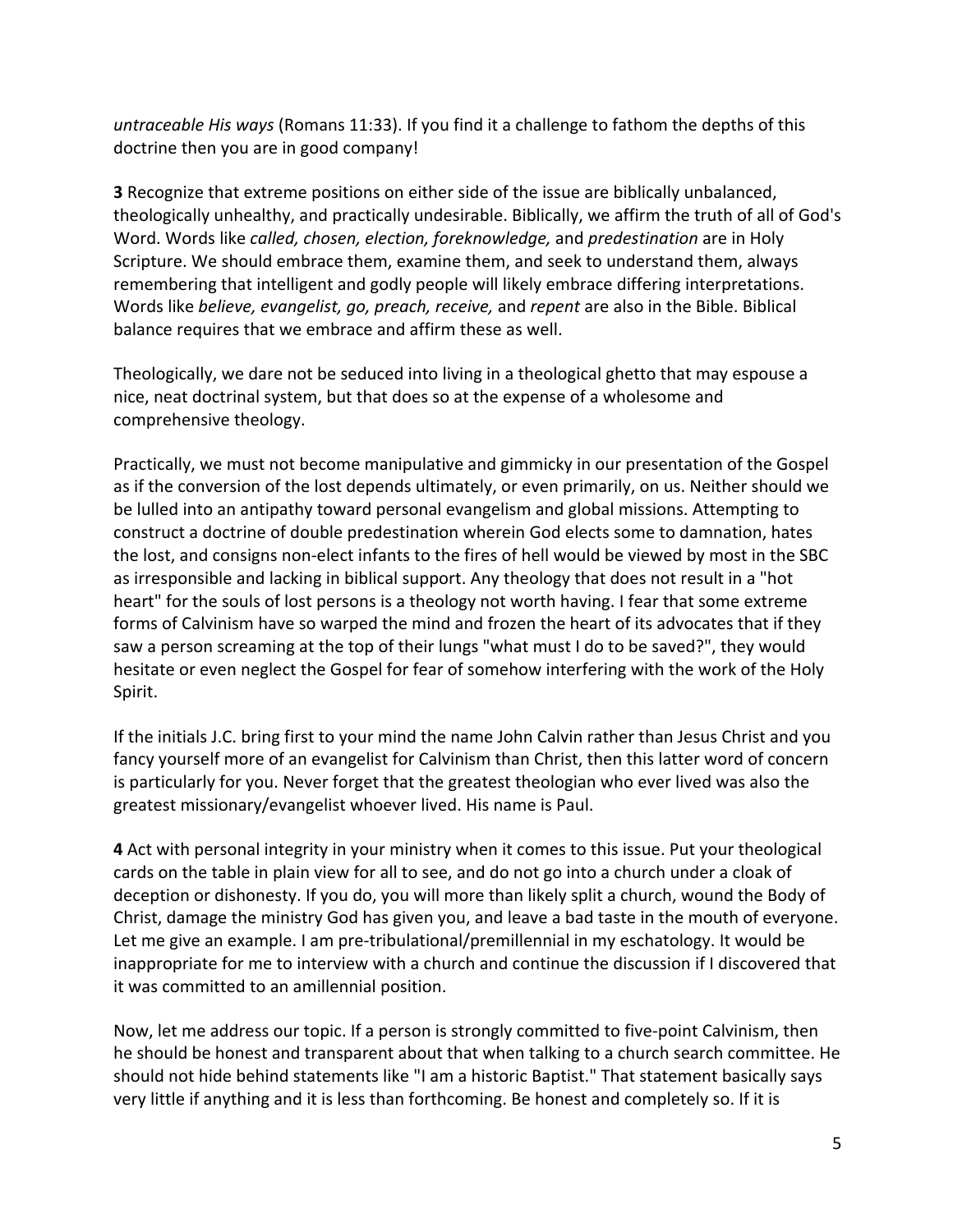determined you are not a good fit for that congregation, rejoice in the sovereign providence of God and trust Him to place you in a ministry assignment that is a good fit. God will honor such integrity.

**5** Teach the issues to your people, especially your youth. Sometimes pastors get frustrated when they send their students off to college and seminary, and they come back different. Sometimes they go to a liberal institution, and they return questioning or jettisoning the faith. Other times they go to a conservative school and return as double predestinarian, supralapsarian extreme Calvinists. They now question the public invitation and personal evangelism training and redefine into insignificance the Great Commission. It has been my experience that this latter malady is more often caught from immature fellow students than from godly professors.

This observation is not intended to absolve our colleges and seminaries of their responsibility. It is to say, however, that we do our people no favors with a dumbed-down theology in the local church. I believe we should raise the biblical and theological bar in our churches, and we should do so immediately. I believe we should train our people so they mature to the point that we can consider the great theological debates between Augustine and Pelagius, Luther/Calvin and Erasmus, Calvinists and Arminians.

I also believe we should help them mature to the point that we can familiarize them with the five points of Calvinism, the humanism of the Enlightenment, and the destructive criticism of rationalism/antisupernaturalism and the Jesus Seminar.

Some may protest that these issues will be over their heads. I would strongly disagree. If our schools can teach our children chemistry and biology, physics and geology, algebra and geometry, political science and economics, then we can certainly teach them theology and apologetics, Christian ethics and philosophy. We, as the local church, can prepare them in advance for what they will encounter so that various ideologies can be carefully critiqued and extreme positions intelligently rejected for the errors they contain. Again, it requires a gradual and intentional maturing process  $-$  you don't teach calculus to a first grader  $-$  but to neglect this area is to fail in preparing them to deal with the critical theological and social challenges of our day.

**6** Recognize that our *Baptist Faith and Message 2000* is a well-constructed canopy under which varying perspectives on this issue can peacefully and helpfully co-exist. Pelagians, Arminians, and Open Theists will not feel at home in our Southern Baptist family. We will love them while also disagreeing with them. Is there a place for differing positions on the issues of election, the extent of the atonement and calling, as well as how we do missions, evangelism, and give the invitation? I am convinced that the answer is yes.

Further, I believe we will be the better for it theologically and practically as we engage each other in respectful and serious conversation. As one who considers himself to be a true compatibilist, affirming the majestic mystery of both divine sovereignty and human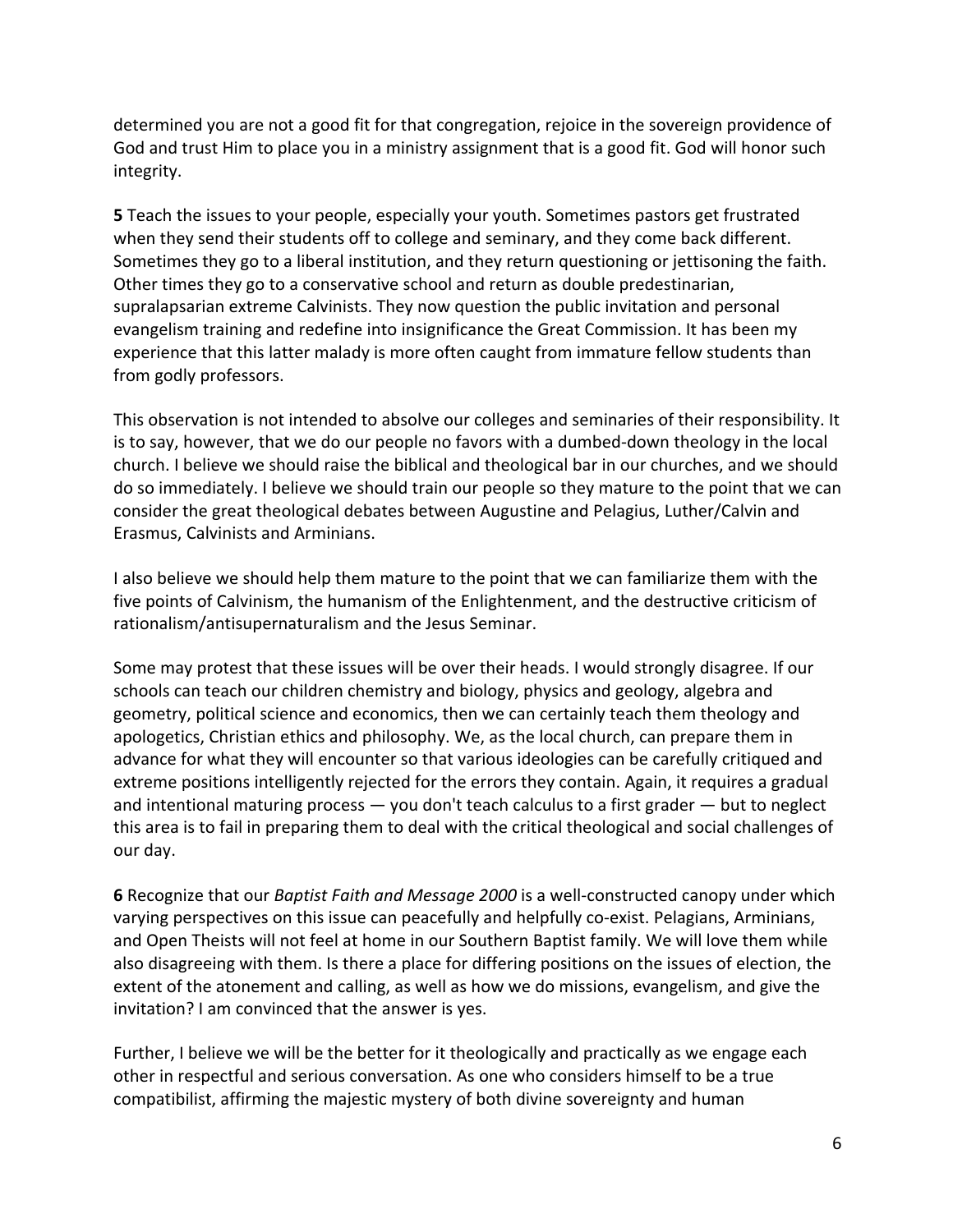responsibility, I have been challenged and strengthened in my own theological understanding by those less reformed than I as well as those more reformed than I happen to be. Because of our passionate commitments to the glory of God, the Lordship of Christ, biblical authority, salvation by grace through faith, and the Great Commission, we work in wonderful harmony with each other, and I suspect we always will.

**7** Finally, as a denomination we must devote as much passion and energy to *studying* the Word as we have to *defending* it. Let us be known for being rigorously biblical, searching the Scriptures to determine what God really says on this and other key doctrinal issues. For the most part, we are not doing this, and our theological shallowness is an indictment of our current state and an embarrassment to our history! Furthermore, let none of us seek to be recognized so much for being Calvinists  $-$  five-point, modified, or otherwise  $-$  but rather for being thoroughgoing Biblicists and devoted followers of Jesus Christ!

#### **Conclusion**

The great Baptist preacher Charles Spurgeon was a five-point Calvinist. He was also a passionate evangelist and soul winner. On August 1, 1858, he preached a sermon entitled, "Sovereign Grace and Man's Responsibility." The words of wisdom that flowed from his mouth on that day could only come from a capable pastor/theologian with a shepherd's heart and a love for the lost. We would do well to heed the counsel of this Baptist hero upon whose shoulders we stand today.

"I see in one place, God presiding over all in providence; and yet I see and I cannot help seeing, that man acts as he pleases, and that God has left his actions to his own will, in a great measure. Now, if I were to declare that man was so free to act, that there was no precedence of God over his actions, I should be driven very near to Atheism; and if, on the other hand, I declare that God so overrules all things, as that man is not free enough to be responsible, I am driven at once into Antinomianism or fatalism. That God predestines, and that man is responsible, are two things that few can see. They are believed to be inconsistent and contradictory; but they are not. It is just the fault of our weak judgment. Two truths cannot be contradictory to each other. If, then, I find taught in one place that everything is fore-ordained, that is true; and if I find in another place that man is responsible for all his actions, that is true; and it is my folly that leads me to imagine that two truths can ever contradict each other. These two truths, I do not believe, can ever be welded into one upon any human anvil, but one they shall be in eternity: they are two lines that are so nearly parallel, that the mind that shall pursue them farthest, will never discover that they converge; but they do converge, and they will meet somewhere in eternity, close to the throne of God, whence all truth doth spring ....You ask me to reconcile the two. I answer, they do not want any reconcilement; I never tried to reconcile them to myself, because I could never see a discrepancy .... Both are true; no two truths can be inconsistent with each other; and what you have to do is to believe them both."

Here is a good place to stand. Here is a theology we can all affirm in service to our Savior.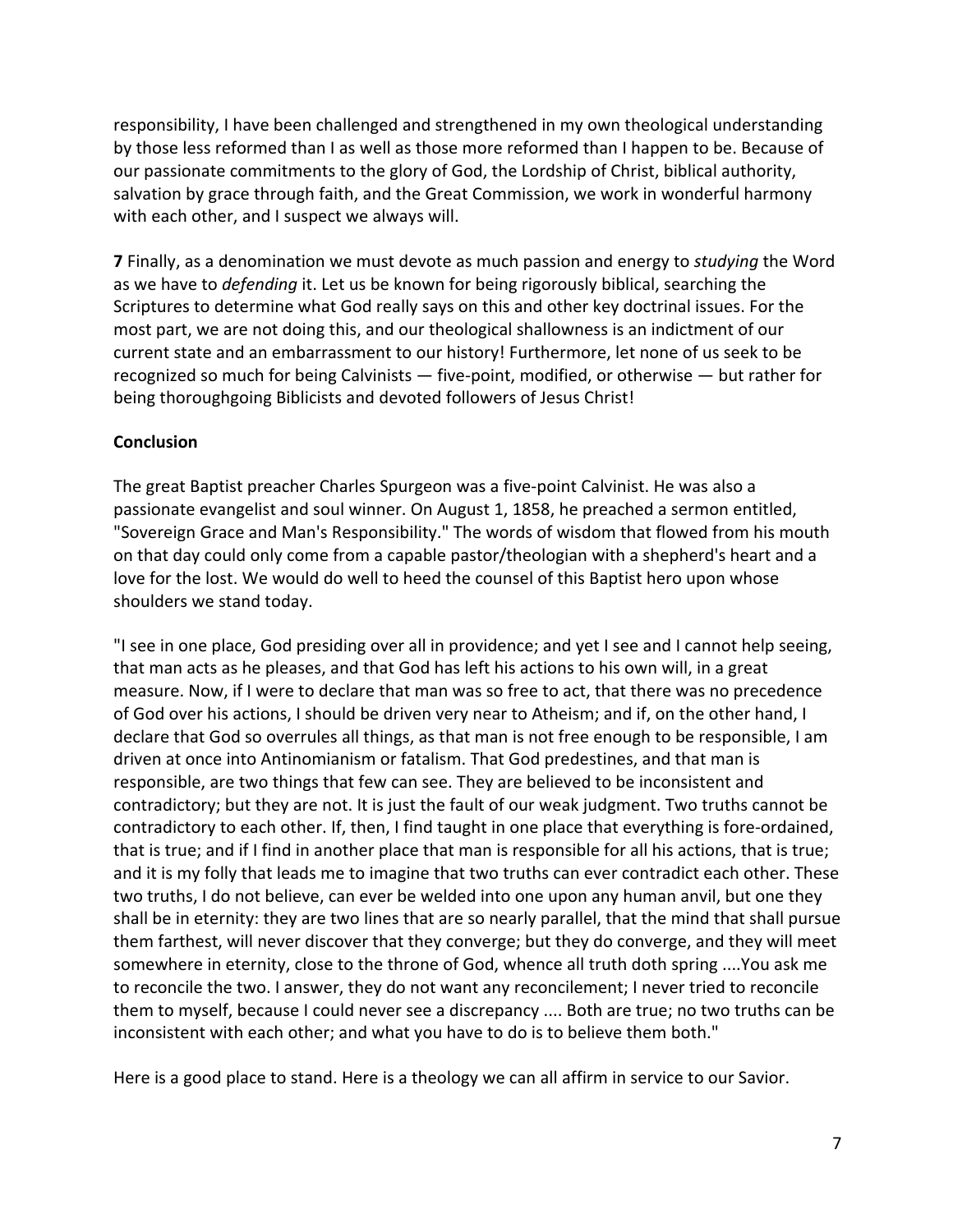*Dr.* Daniel L. Akin is president of Southeastern Baptist Theological Seminary in Wake Forest, *North Carolina.*

*"Beware of becoming enamored with any particular theological system lest it deteriorate into a* doctrinal greenhouse that cultivates theological arrogance, which, when in full bloom, produces *a* fragrance that is sweet in the nostrils of Satan, but is at once a revolting stench in the nostrils *of God."*

#### **Glossary of Theological Terms**

*Editor's note:* While most pastors would recognize and understand the theological terms used in these articles, we have a growing number of readers who have not had formal theological *training and might be unfamiliar with such terms and phrases as these.* 

**Calvinism** - A theological tradition named after sixteenth-century French reformer John Calvin that emphasizes the sovereignty of God in all things, man's inability to do spiritual good before God, and the glory of God as the highest end of all that occurs.

**Doctrines of grace** - Another term for the theological tradition commonly referred to as Calvinism.

**Arminianism** - A theological tradition named after seventeenth-century theologian Jacob Arminius that seeks to preserve the free choices of human beings and denies God's providential control over the details of all events.

**Supralapsarianism** - The belief held by some Calvinists that God decided first that He would save some people then decided to allow sin to enter the world so He could save them from it.

**Double predestination** - The belief that God predestines some to salvation and others to damnation.

**Atonement** - The work Christ did in His life and death to earn our salvation.

**Providence** - The doctrine that God is continually involved with all created things so that He maintains their existence, guides their actions, and directs them to fulfill His purposes.

**Pre-tribulational/pre-millennial** - The view that God will rapture believers into heaven secretly during Christ's first return prior to the great tribulation.